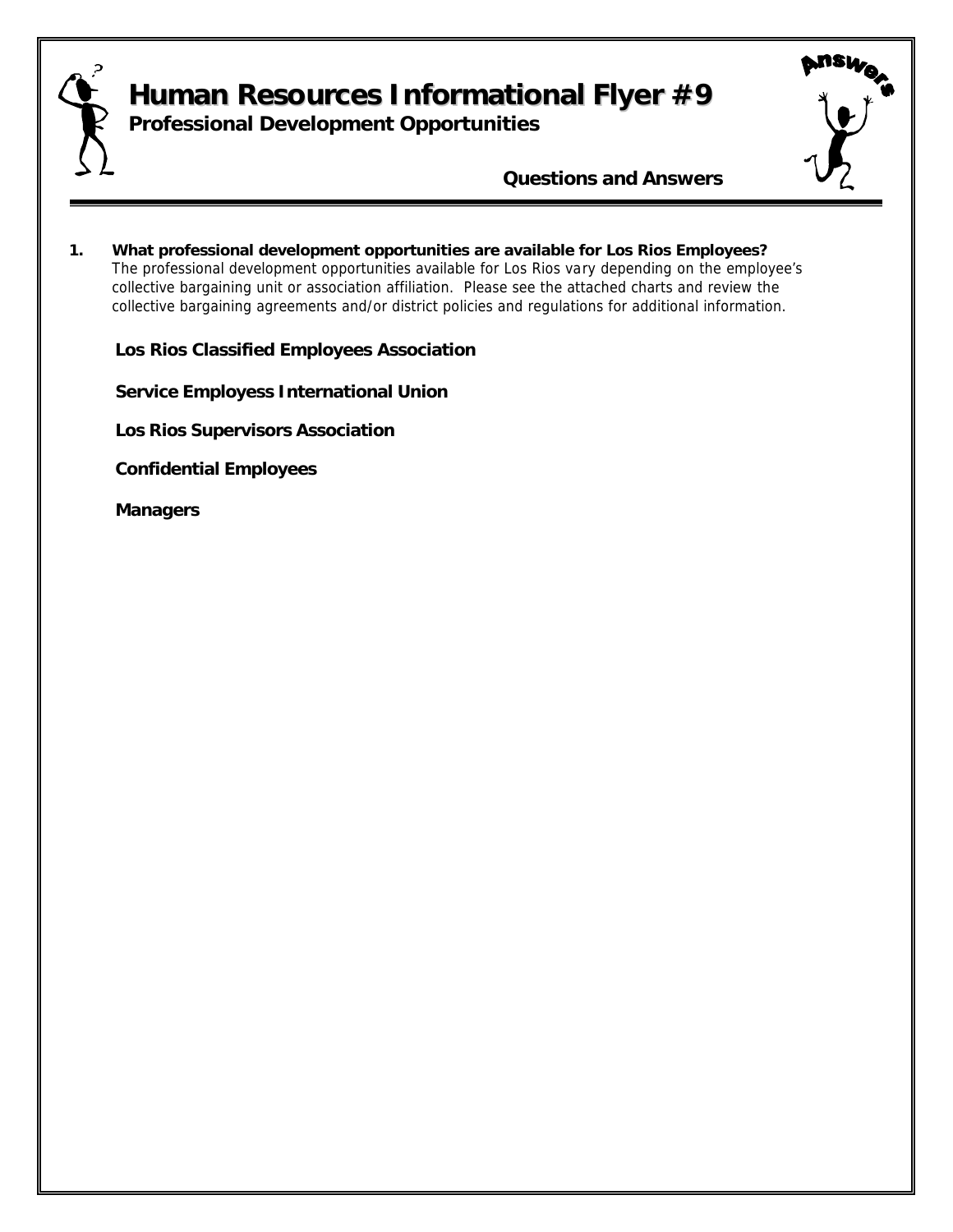## **Professional Growth Opportunities Los Rios Classified Employees Association** *[\(back to top\)](#page-0-0)*

<span id="page-1-0"></span>

| Opportunity                                                                                                                                                                                                                                                                                                                                                                                                                                                                                                                                                                                                                                                                    | <b>Application Process</b>                                                                                                                                                                                                                                                                                                                                                                                     | Eligibility                                                                                                                                                                                                                                                                                                                             | שטווען ו טווטשער וטוועט<br>Leave                                                                                                                                                                                                                                                                                                                                       | Compensation/<br><b>Reimbursement</b>                                                                                                                                                                                                       | Contract<br><b>Reference</b> |
|--------------------------------------------------------------------------------------------------------------------------------------------------------------------------------------------------------------------------------------------------------------------------------------------------------------------------------------------------------------------------------------------------------------------------------------------------------------------------------------------------------------------------------------------------------------------------------------------------------------------------------------------------------------------------------|----------------------------------------------------------------------------------------------------------------------------------------------------------------------------------------------------------------------------------------------------------------------------------------------------------------------------------------------------------------------------------------------------------------|-----------------------------------------------------------------------------------------------------------------------------------------------------------------------------------------------------------------------------------------------------------------------------------------------------------------------------------------|------------------------------------------------------------------------------------------------------------------------------------------------------------------------------------------------------------------------------------------------------------------------------------------------------------------------------------------------------------------------|---------------------------------------------------------------------------------------------------------------------------------------------------------------------------------------------------------------------------------------------|------------------------------|
| <b>STAFF DEVELOPMENT</b>                                                                                                                                                                                                                                                                                                                                                                                                                                                                                                                                                                                                                                                       |                                                                                                                                                                                                                                                                                                                                                                                                                |                                                                                                                                                                                                                                                                                                                                         |                                                                                                                                                                                                                                                                                                                                                                        |                                                                                                                                                                                                                                             |                              |
| Funds are allocated to each work location<br>based upon the ratio of authorized unit<br>FTE assigned to the work location to the<br>total authorized unit FTE.                                                                                                                                                                                                                                                                                                                                                                                                                                                                                                                 | Unit members apply through their<br>work location's established staff<br>development process.                                                                                                                                                                                                                                                                                                                  | All unit members.                                                                                                                                                                                                                                                                                                                       |                                                                                                                                                                                                                                                                                                                                                                        | In accordance with the<br>established procedures at<br>the employee's work<br>location.                                                                                                                                                     | 16.1                         |
| <b>STAFF DEVELOPMENT LEAVE</b>                                                                                                                                                                                                                                                                                                                                                                                                                                                                                                                                                                                                                                                 |                                                                                                                                                                                                                                                                                                                                                                                                                |                                                                                                                                                                                                                                                                                                                                         |                                                                                                                                                                                                                                                                                                                                                                        |                                                                                                                                                                                                                                             |                              |
| The unit member can be released, for one<br>to five months, from his/her duties in order<br>to enhance his/her value to the District<br>through further job-related education, the<br>upgrading of skills or retraining for a<br>different career path which is available at<br>the District.                                                                                                                                                                                                                                                                                                                                                                                  | Unit member submits a completed<br>Staff Development Leave form to<br>the Associate Vice Chancellor,<br>Human Resources, seven months<br>prior to the anticipated start of the<br>requested leave. The application<br>must receive the recommendation<br>of the immediate supervisor,<br>appropriate administrator and the<br>College President/appropriate Vice<br>Chancellor (District Office<br>employees). | Unit member who has a work<br>assignment of at least 75% of<br>a full-time, twelve-month<br>assignment and has rendered<br>at least seven consecutive<br>years of service to the District.<br>In addition, there must be<br>seven full-time equivalent<br>years of satisfactory service<br>between leaves granted to one<br>individual. | Unit member agrees to serve<br>the District for a period of time<br>equal to twice the period of<br>the leave and is required to<br>prepare a report. If the unit<br>member uses their leave to<br>attend classes, a transcript or<br>appropriate documentation<br>showing satisfactory<br>attendance and successful<br>completion of course work is<br>also required. | Unit members shall receive<br>85% of their regular pay<br>during the period of the<br>leave as long as the leave<br>period falls within the<br>assigned or regular work<br>period of the employee.                                          | 7.22<br>P-6371<br>R-6371     |
| TUITION REIMBURSEMENT (CLASSES TAKEN WITHIN LOS RIOS)                                                                                                                                                                                                                                                                                                                                                                                                                                                                                                                                                                                                                          |                                                                                                                                                                                                                                                                                                                                                                                                                |                                                                                                                                                                                                                                                                                                                                         |                                                                                                                                                                                                                                                                                                                                                                        |                                                                                                                                                                                                                                             |                              |
| Unit members may enroll in any District<br>college or outreach center and request<br>reimbursement for their tuition and books.<br>Classes must be taken outside the<br>employee's scheduled work assignment<br>and books must be purchased at a Los<br>Rios bookstore.                                                                                                                                                                                                                                                                                                                                                                                                        | Unit member completes<br>"Reimbursement of Tuition" form<br>upon completion of course(s).<br>Original receipts and a grade<br>report/transcript must accompany<br>the request for reimbursement.                                                                                                                                                                                                               | All unit members.                                                                                                                                                                                                                                                                                                                       |                                                                                                                                                                                                                                                                                                                                                                        | Unit members may request<br>reimbursement up to \$800<br>per fiscal year.                                                                                                                                                                   | 16.2                         |
| TUITION REIMBURSEMENT (CLASSES TAKEN FROM ACCREDITED UNIVERSITY)                                                                                                                                                                                                                                                                                                                                                                                                                                                                                                                                                                                                               |                                                                                                                                                                                                                                                                                                                                                                                                                |                                                                                                                                                                                                                                                                                                                                         |                                                                                                                                                                                                                                                                                                                                                                        |                                                                                                                                                                                                                                             |                              |
| Unit members may enroll in an accredited<br>college and request reimbursement for<br>tuition fees. Classes must be taken<br>outside their scheduled work assignment;<br>must be related to their current position,<br>contribute toward potential promotional<br>opportunities, and/or be required as part<br>of their educational program; and must not<br>be offered through one of the Los Rios<br>colleges/outreach centers and/or is not<br>offered sufficiently outside the employee's<br>regular work schedule and within<br>reasonable proximity to the employee's<br>work location or residence to allow the<br>employee to take the class without undue<br>hardship. | Employee completes<br>"Reimbursement of Tuition" form<br>and receives prior approval from the<br>college VPA (or appropriate<br>Department Manager for DO/FM<br>employees) and the Director,<br>Human Resources.                                                                                                                                                                                               | All unit members.                                                                                                                                                                                                                                                                                                                       |                                                                                                                                                                                                                                                                                                                                                                        | Unit members may request<br>reimbursement up to \$800<br>per fiscal year, not to<br>exceed a lifetime maximum<br>of \$1,600. Original receipts<br>and grade reports must be<br>submitted within three<br>months of completing the<br>class. | 16.3                         |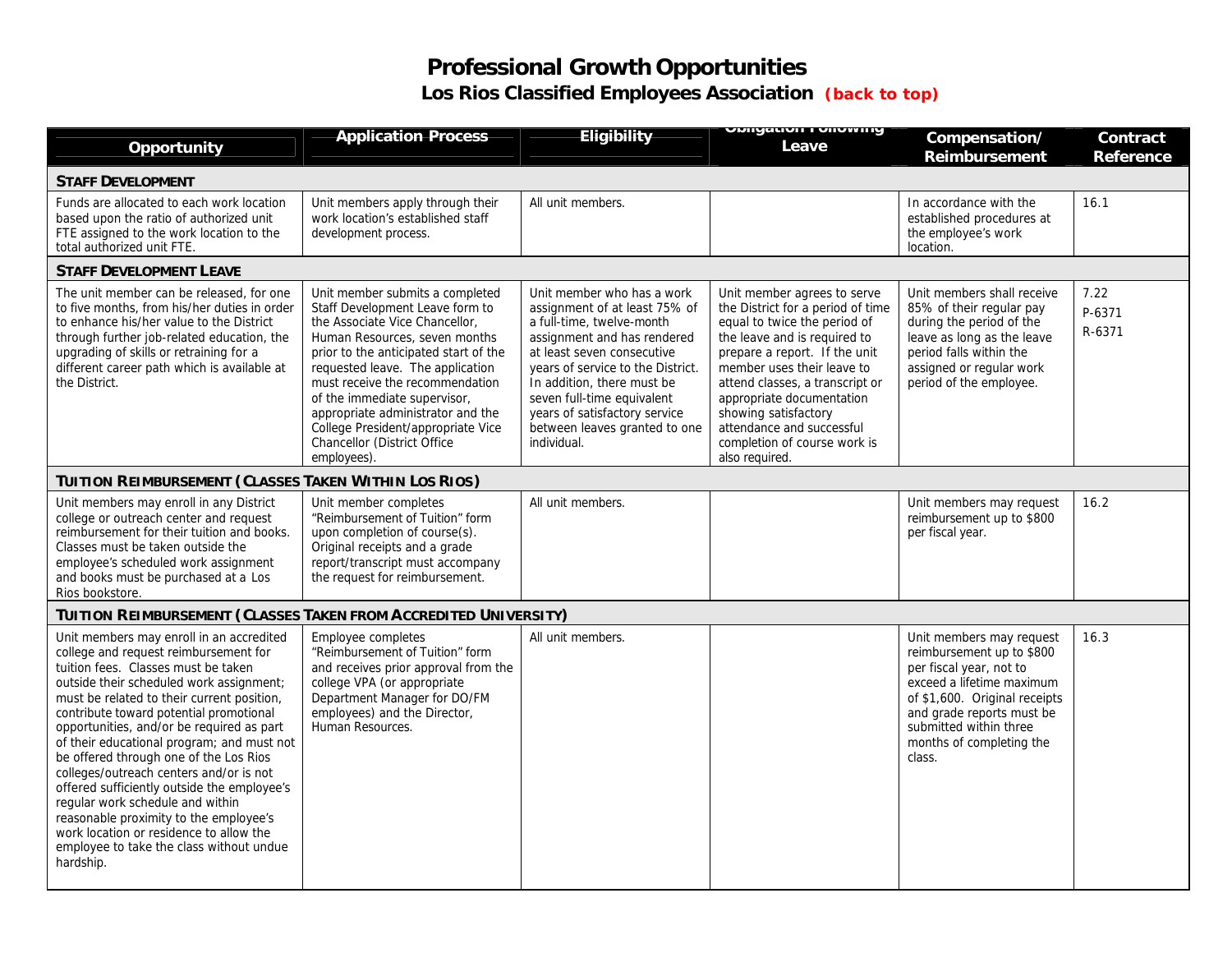| Opportunity                                                                                                                                                                                                                                                                                                                                                                   | <b>Application Process</b>                                                                                                                     | <b>Eligibility</b>                                                                      | <b>Obligation Following</b><br>Leave                      | Compensation/<br>Reimbursement | Contract<br>Reference |
|-------------------------------------------------------------------------------------------------------------------------------------------------------------------------------------------------------------------------------------------------------------------------------------------------------------------------------------------------------------------------------|------------------------------------------------------------------------------------------------------------------------------------------------|-----------------------------------------------------------------------------------------|-----------------------------------------------------------|--------------------------------|-----------------------|
| <b>FULL-TIME EDUCATIONAL LEAVE</b>                                                                                                                                                                                                                                                                                                                                            |                                                                                                                                                |                                                                                         |                                                           |                                |                       |
| Employees may request an unpaid full-time<br>educational leave for a maximum length of<br>one year. Employees may also participate<br>in the Classified Staff Development Leave<br>program. Both leaves (paid and unpaid)<br>may be combined for a maximum length of<br>one year.                                                                                             | College President/designee or Vice<br>Chancellor/designee must determine<br>that the leave is in the best interest<br>of the College/District. | Permanent employees who<br>have worked for the District for<br>seven consecutive years. | Transcripts must be submitted<br>at the end of the leave. | <b>Unpaid Leave</b>            | 8.7                   |
| <b>PART-TIME EDUCATIONAL LEAVE</b>                                                                                                                                                                                                                                                                                                                                            |                                                                                                                                                |                                                                                         |                                                           |                                |                       |
| Employees may request an unpaid part-<br>time educational leave when the course or<br>training sessions is related to the unit<br>member's current position or would<br>contribute toward potential promotional<br>opportunities in the District. The employee<br>and the supervisor can work out a<br>schedule that will not adversely affect the<br>department's work load. | Request must be approved by the<br>supervisor, administrative officer,<br>and College President (or Vice<br>Chancellor for DO employees).      | Permanent employees who<br>have worked for the District for<br>three consecutive years. |                                                           | <b>Unpaid Leave</b>            | 8.8                   |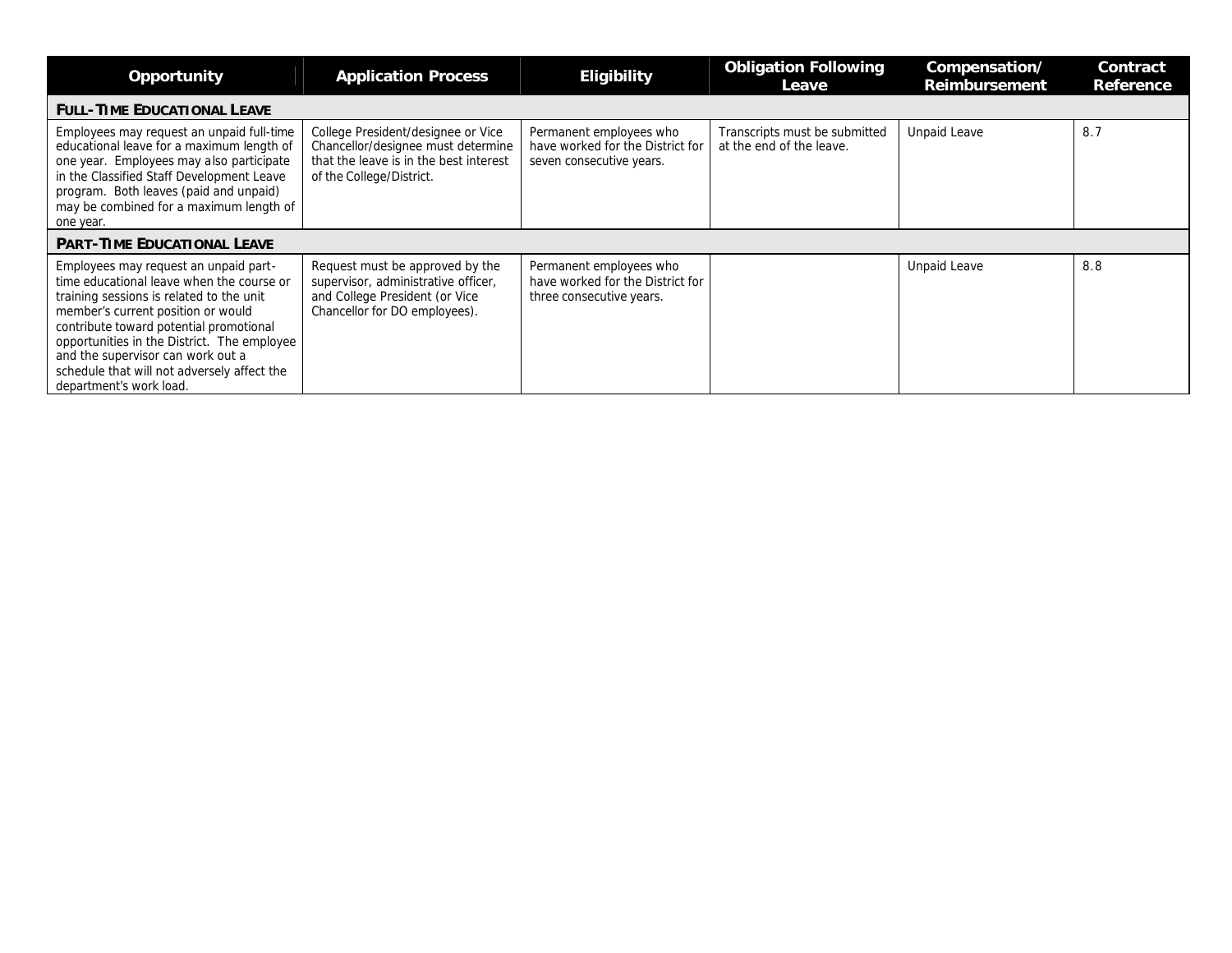## **Professional Growth Opportunities Service Employees International Union** *[\(back to top\)](#page-0-0)*

<span id="page-3-0"></span>

| Opportunity                                                                                                                                                                                                                                                                                                                                                                                                                             | <b>Application Process</b>                                                                                                                                                                                       | <b>Eligibility</b>                                                                      | <b>Obligation Following</b><br>Leave | Compensation/<br><b>Reimbursement</b>                                                                                                                                                                                                       | Contract<br>Reference |  |
|-----------------------------------------------------------------------------------------------------------------------------------------------------------------------------------------------------------------------------------------------------------------------------------------------------------------------------------------------------------------------------------------------------------------------------------------|------------------------------------------------------------------------------------------------------------------------------------------------------------------------------------------------------------------|-----------------------------------------------------------------------------------------|--------------------------------------|---------------------------------------------------------------------------------------------------------------------------------------------------------------------------------------------------------------------------------------------|-----------------------|--|
| TUITION REIMBURSEMENT (CLASSES TAKEN WITHIN LOS RIOS)                                                                                                                                                                                                                                                                                                                                                                                   |                                                                                                                                                                                                                  |                                                                                         |                                      |                                                                                                                                                                                                                                             |                       |  |
| Unit members may enroll in any District<br>college or outreach center for up to 12<br>units per semester and request<br>reimbursement for their tuition and books.<br>Classes must be taken outside the<br>employee's scheduled work assignment<br>and books must be purchased at a Los<br>Rios bookstore.                                                                                                                              | Following completion of coursework,<br>employee completes<br>"Reimbursement of Tuition" form.<br>Original receipts and a grade<br>report/transcript must accompany<br>the request for reimbursement.             | All unit members.                                                                       |                                      | Unit members may request<br>reimbursement up to \$500<br>per fiscal year.                                                                                                                                                                   | 16.2.1                |  |
| TUITION REIMBURSEMENT (CLASSES TAKEN FROM ACCREDITED UNIVERSITY)                                                                                                                                                                                                                                                                                                                                                                        |                                                                                                                                                                                                                  |                                                                                         |                                      |                                                                                                                                                                                                                                             |                       |  |
| Unit members may enroll in an accredited<br>college and request reimbursement for<br>their tuition fees. Classes must be taken<br>outside the employee's scheduled work<br>assignment; must be related to the unit<br>member's current position or would benefit<br>the District or would contribute toward<br>potential promotional opportunities within<br>the District; must not be offered through<br>one of the Los Rios colleges. | Employee completes<br>"Reimbursement of Tuition" form<br>and receives prior approval from the<br>college VPA (or appropriate<br>Department Manager for DO/FM<br>employees) and the Director,<br>Human Resources. | All unit members.                                                                       |                                      | Unit members may request<br>reimbursement up to \$500<br>per fiscal year, not to<br>exceed a lifetime maximum<br>of \$1,000. Original receipts<br>and grade reports must be<br>submitted within three<br>months of completing the<br>class. | 16.2.2                |  |
| <b>FULL-TIME EDUCATIONAL LEAVE</b>                                                                                                                                                                                                                                                                                                                                                                                                      |                                                                                                                                                                                                                  |                                                                                         |                                      |                                                                                                                                                                                                                                             |                       |  |
| Employees may request an unpaid full-time<br>educational leave for a maximum length of<br>one year.                                                                                                                                                                                                                                                                                                                                     | College President/designee or Vice<br>Chancellor/designee must determine<br>that the leave is in the best interest<br>of the College/District.                                                                   | Permanent employees who<br>have worked for the District for<br>seven consecutive years. |                                      | <b>Unpaid Leave</b>                                                                                                                                                                                                                         | 10.6                  |  |
| <b>PART-TIME EDUCATIONAL LEAVE</b>                                                                                                                                                                                                                                                                                                                                                                                                      |                                                                                                                                                                                                                  |                                                                                         |                                      |                                                                                                                                                                                                                                             |                       |  |
| Employees may request an unpaid part-<br>time educational leave when the course or<br>training sessions is part of a program<br>approved by the supervisor and<br>administrative officer to improve the<br>employee's performance in the position the<br>employee holds. The employee and the<br>supervisor can work out a schedule that<br>will not adversely affect the department's<br>work load.                                    | Request must be approved by the<br>supervisor, administrative officer,<br>and College President (or Deputy<br>Chancellor) for DO employees).                                                                     | Employees who have worked<br>for the District for three<br>consecutive years.           |                                      | <b>Unpaid Leave</b>                                                                                                                                                                                                                         | 10.7                  |  |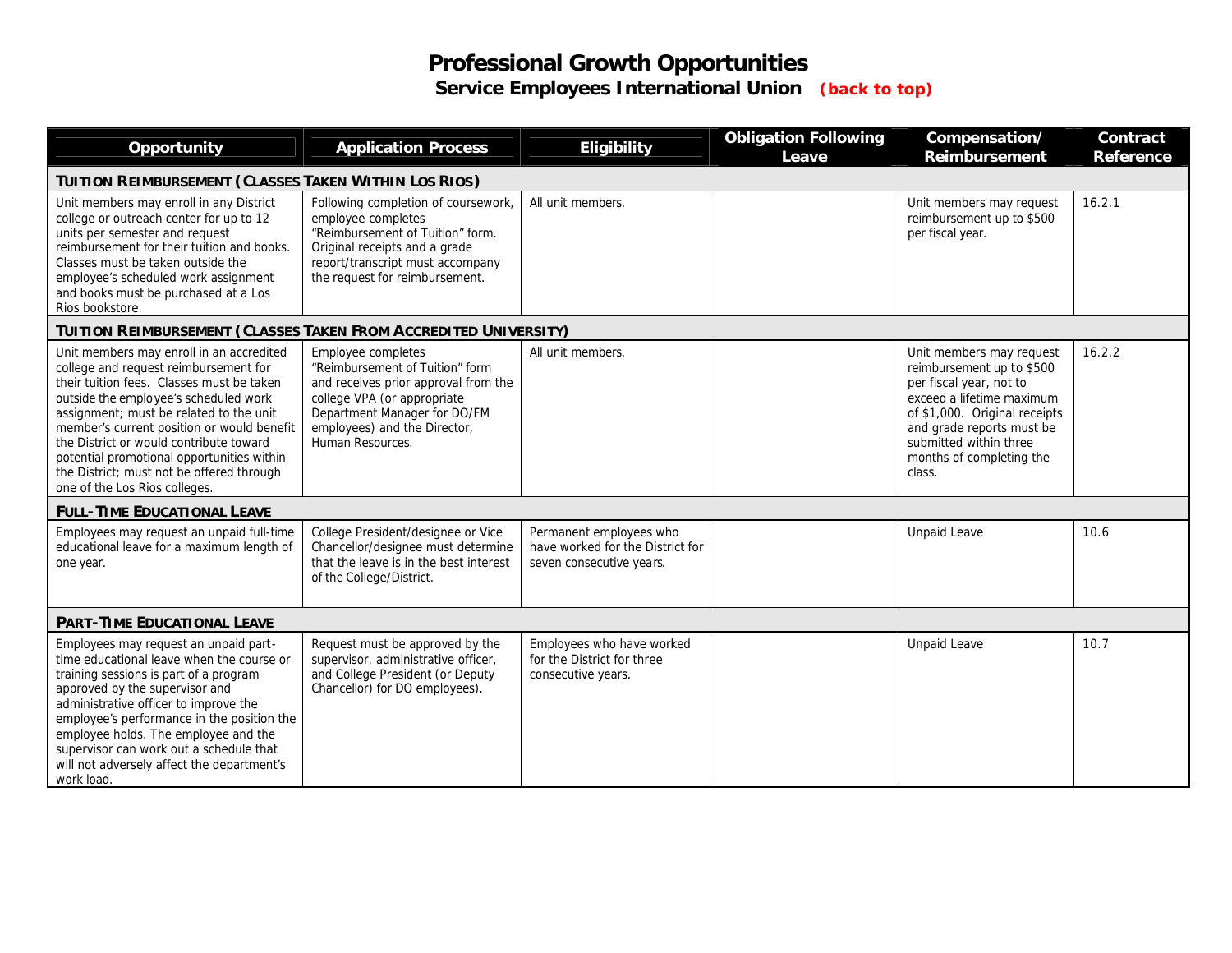#### **Professional Growth Opportunities Los Rios Supervisors Association** *[\(back to top\)](#page-0-0)*

<span id="page-4-0"></span>

| Opportunity                                                                                                                                                                                                                                                                                                                                                                                                          | <b>Application Process</b>                                                                                                                                                                                                                                                                                                                                                                       | Eligibility                                                                                                                                                                                                                                                                                                                             | <b>Obligation Following</b><br>Leave                                                                                                                                                                                                                                                                                                                                                    | Compensation/<br><b>Reimbursement</b>                                                                                                                                                                         | Contract<br><b>Reference</b> |  |  |
|----------------------------------------------------------------------------------------------------------------------------------------------------------------------------------------------------------------------------------------------------------------------------------------------------------------------------------------------------------------------------------------------------------------------|--------------------------------------------------------------------------------------------------------------------------------------------------------------------------------------------------------------------------------------------------------------------------------------------------------------------------------------------------------------------------------------------------|-----------------------------------------------------------------------------------------------------------------------------------------------------------------------------------------------------------------------------------------------------------------------------------------------------------------------------------------|-----------------------------------------------------------------------------------------------------------------------------------------------------------------------------------------------------------------------------------------------------------------------------------------------------------------------------------------------------------------------------------------|---------------------------------------------------------------------------------------------------------------------------------------------------------------------------------------------------------------|------------------------------|--|--|
| SUPERVISOR'S STAFF DEVELOPMENT LEAVE PROGRAM                                                                                                                                                                                                                                                                                                                                                                         |                                                                                                                                                                                                                                                                                                                                                                                                  |                                                                                                                                                                                                                                                                                                                                         |                                                                                                                                                                                                                                                                                                                                                                                         |                                                                                                                                                                                                               |                              |  |  |
| Unit member is released from his/her duties<br>in order to enhance his/her value to the<br>District through further job-related<br>education, upgrading of skills or retraining<br>for a different career path available at the<br>District. Staff Development Leave is<br>available to an eligible LRSA member for a<br>period from one to five months.                                                             | Unit member submits a completed<br>Staff Development Leave form to<br>the Associate Vice Chancellor.<br>Human Resources, seven months<br>prior to the anticipated start of the<br>requested leave. The application<br>must receive the recommendation<br>of the immediate supervisor, the<br>appropriate administrator, and the<br><b>College President/Deputy</b><br>Chancellor (DO employees). | Unit member who has a work<br>assignment of at least 75% of<br>a full-time, twelve-month<br>assignment and has rendered<br>at least seven consecutive<br>years of service to the District.<br>In addition, there must be<br>seven full-time equivalent<br>years of satisfactory service<br>between leaves granted to one<br>individual. | Employee agrees, in writing, to<br>serve the District for a period<br>of time equal to twice the<br>period of the leave. Within<br>two months of returning to<br>work, the employee is required<br>to submit a report to the LRSA<br>Staff Development Leave<br>Committee. The report should<br>describe how the experience<br>has helped the employee<br>achieve their goal/objective. | Unit members shall receive<br>85% of their regular pay<br>during the period of the<br>leave as long as the leave<br>period falls within the<br>assigned or regular work<br>period of the employee.            | 5.10<br>P-6371<br>R-6371     |  |  |
| TUITION REIMBURSEMENT (CLASSES TAKEN WITHIN LOS RIOS)                                                                                                                                                                                                                                                                                                                                                                |                                                                                                                                                                                                                                                                                                                                                                                                  |                                                                                                                                                                                                                                                                                                                                         |                                                                                                                                                                                                                                                                                                                                                                                         |                                                                                                                                                                                                               |                              |  |  |
| Unit members may enroll in any District<br>college or outreach center and request<br>reimbursement for their tuition and books.<br>Flexible work schedules may be permitted<br>with authorization of the immediate<br>supervisor and administrator. Flexible<br>schedule should not adversely affect the<br>supervisor's professional responsibilities.                                                              | Upon completion of course-work,<br>employee completes<br>"Reimbursement of Tuition."<br>Original receipts and a grade<br>report/transcript must accompany<br>the request for reimbursement.                                                                                                                                                                                                      | All unit members.                                                                                                                                                                                                                                                                                                                       |                                                                                                                                                                                                                                                                                                                                                                                         | Unit members may request<br>reimbursement up to \$700<br>per fiscal year.                                                                                                                                     | 5.9.2                        |  |  |
| TUITION REIMBURSEMENT (CLASSES TAKEN FROM ACCREDITED UNIVERSITY)                                                                                                                                                                                                                                                                                                                                                     |                                                                                                                                                                                                                                                                                                                                                                                                  |                                                                                                                                                                                                                                                                                                                                         |                                                                                                                                                                                                                                                                                                                                                                                         |                                                                                                                                                                                                               |                              |  |  |
| Unit members may enroll in an accredited<br>college and request reimbursement for their<br>tuition fees. The class should (1) relate to<br>the unit member's current position or<br>contribute toward potential promotional<br>opportunities; (2) not adversely affect the<br>supervisor's professional responsibilities;<br>and (3) not be offered through one of the<br>Los Rios colleges and/or outreach centers. | Employee completes<br>"Reimbursement of Tuition" form<br>and receives prior approval from<br>the college VPA (or appropriate<br>Department Manager for DO/FM<br>employees) and the Director,<br>Human Resources.                                                                                                                                                                                 | All unit members.                                                                                                                                                                                                                                                                                                                       |                                                                                                                                                                                                                                                                                                                                                                                         | Unit members may request<br>reimbursement up to \$1,000<br>per lifetime. Original<br>receipts and a grade<br>report/transcript must<br>accompany the request for<br>reimbursement.                            | 5.9.3                        |  |  |
| PFE CLASSIFIED STAFF DEVELOPMENT FUNDS                                                                                                                                                                                                                                                                                                                                                                               |                                                                                                                                                                                                                                                                                                                                                                                                  |                                                                                                                                                                                                                                                                                                                                         |                                                                                                                                                                                                                                                                                                                                                                                         |                                                                                                                                                                                                               |                              |  |  |
| Once the above tuition reimbursement has<br>been exhausted, unit members may request<br>additional reimbursement subject to the<br>conditions above. Funds may also be used<br>for other job-related conferences and<br>professional development activities.                                                                                                                                                         | For tuition reimbursement, unit<br>member requests reimbursement in<br>the same manner as above. For<br>professional development activities,<br>unit member completes District<br>Travel Authorization with approval<br>of immediate supervisor and<br>VPA/AVC of Finance (who will<br>confer with LRSA site<br>representative).                                                                 | All unit members.                                                                                                                                                                                                                                                                                                                       | Commitment of the unit<br>member to remain employed<br>with the District for a minimum<br>of three years after the<br>completion of the professional<br>development activity.                                                                                                                                                                                                           | Unit members may request<br>reimbursement up to \$2,000<br>per lifetime after exhausting<br>the \$1,000 limit above. Up<br>to two professional<br>development activities may<br>be authorized per fiscal year | 5.9.4                        |  |  |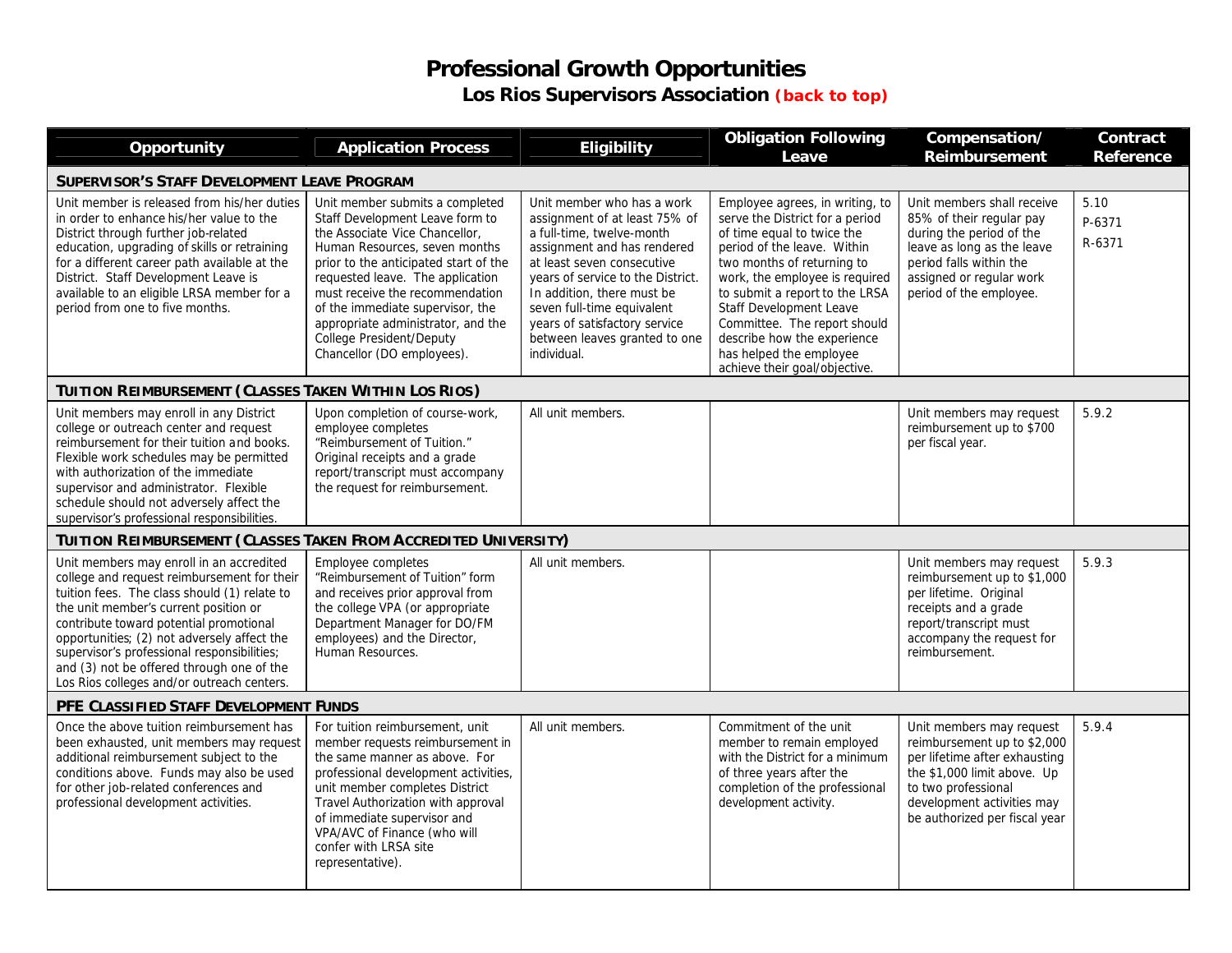| Opportunity                                                                                                                                                                                                                                                                       | <b>Application Process</b>                                                                                                                     | <b>Eligibility</b>                                                                      | <b>Obligation Following</b><br>Leave | Compensation/<br><b>Reimbursement</b> | Contract<br><b>Reference</b> |
|-----------------------------------------------------------------------------------------------------------------------------------------------------------------------------------------------------------------------------------------------------------------------------------|------------------------------------------------------------------------------------------------------------------------------------------------|-----------------------------------------------------------------------------------------|--------------------------------------|---------------------------------------|------------------------------|
| <b>FULL-TIME EDUCATIONAL LEAVE</b>                                                                                                                                                                                                                                                |                                                                                                                                                |                                                                                         |                                      |                                       |                              |
| Employees may request an unpaid full-time<br>educational leave for a maximum length of<br>one year. Employees may also participate<br>in the Supervisor Staff Development Leave<br>program. Both leaves (paid and unpaid)<br>may be combined for a maximum length of<br>one year. | College President/designee or Vice<br>Chancellor/designee must<br>determine that the leave is in the<br>best interest of the College/District. | Permanent employees who<br>have worked for the District for<br>seven consecutive years. |                                      | <b>Unpaid Leave</b>                   | 9.6                          |
| <b>PART-TIME EDUCATIONAL LEAVE</b>                                                                                                                                                                                                                                                |                                                                                                                                                |                                                                                         |                                      |                                       |                              |
| Employees may request an unpaid part-<br>time educational leave when the course or<br>training sessions is part of a program<br>approved by the administrative officer to<br>improve the unit member's performance in<br>the position currently held.                             | Request must be approved by the<br>supervisor, administrative officer,<br>and College President (or Deputy<br>Chancellor) for DO employees).   | Permanent employees who<br>have worked for the District for<br>three consecutive years. |                                      | <b>Unpaid Leave</b>                   | 9.7                          |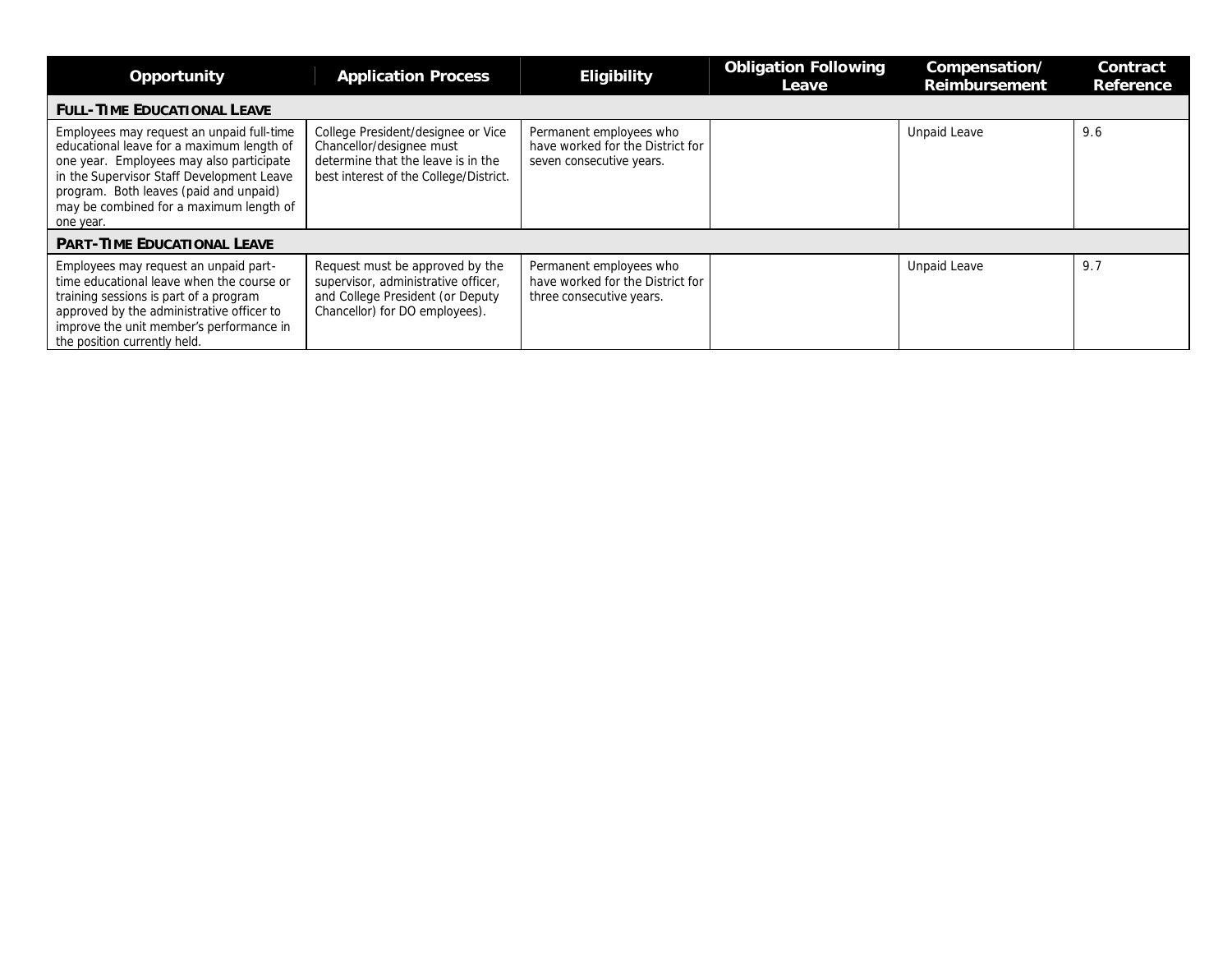#### **Professional Growth Opportunities Confidential Employees** *[\(back to top\)](#page-0-0)*

<span id="page-6-0"></span>

| Opportunity                                                                                                                                                                                                                                                                                                                                                                                                                                                                                               | <b>Application Process</b>                                                                                                                                                                                                                                                          | <b>Eligibility</b> | <b>Obligation Following</b><br>Leave                                                                     | Compensation/<br><b>Reimbursement</b>                                                                                                                                                                                             | Contract<br><b>Reference</b> |  |
|-----------------------------------------------------------------------------------------------------------------------------------------------------------------------------------------------------------------------------------------------------------------------------------------------------------------------------------------------------------------------------------------------------------------------------------------------------------------------------------------------------------|-------------------------------------------------------------------------------------------------------------------------------------------------------------------------------------------------------------------------------------------------------------------------------------|--------------------|----------------------------------------------------------------------------------------------------------|-----------------------------------------------------------------------------------------------------------------------------------------------------------------------------------------------------------------------------------|------------------------------|--|
| <b>SHORT-TERM PROFESSIONAL GROWTH LEAVE</b>                                                                                                                                                                                                                                                                                                                                                                                                                                                               |                                                                                                                                                                                                                                                                                     |                    |                                                                                                          |                                                                                                                                                                                                                                   |                              |  |
| Upon recommendation of the Chancellor,<br>the Board may grant a paid leave of up to<br>50 working days. Leave is to benefit the<br>District and enhance the management<br>abilities of the employee.                                                                                                                                                                                                                                                                                                      | Leave to be requested through the<br>appropriate administrative<br>channels. The supervisor and<br>College President/Chancellor shall<br>attach their recommendation.                                                                                                               | All unit members.  |                                                                                                          | Employee will receive<br>regular rate of pay.                                                                                                                                                                                     | P-9236<br>R-9236             |  |
| TUITION REIMBURSEMENT (CLASSES TAKEN WITHIN LOS RIOS)                                                                                                                                                                                                                                                                                                                                                                                                                                                     |                                                                                                                                                                                                                                                                                     |                    |                                                                                                          |                                                                                                                                                                                                                                   |                              |  |
| Unit members may enroll in any District<br>college or outreach center and request<br>reimbursement for their tuition and books.<br>Classes must be taken outside the<br>scheduled work assignment and books<br>must be purchased from a Los Rios<br>bookstore.                                                                                                                                                                                                                                            | Following completion of<br>coursework, employee completes<br>"Reimbursement of Tuition."<br>Original receipts and a grade<br>report/transcript must accompany<br>the request for reimbursement.                                                                                     | All unit members.  |                                                                                                          | Unit members may request<br>reimbursement consistent<br>with the dollar limits<br>negotiated for LRCEA<br>members.                                                                                                                | R-9236 (5.1)                 |  |
| TUITION REIMBURSEMENT (CLASSES TAKEN FROM ACCREDITED UNIVERSITY)                                                                                                                                                                                                                                                                                                                                                                                                                                          |                                                                                                                                                                                                                                                                                     |                    |                                                                                                          |                                                                                                                                                                                                                                   |                              |  |
| Unit members may enroll in an accredited<br>college and request reimbursement for their<br>tuition fees. Classes (1) must be approved<br>in advance; (2) must be taken outside the<br>employee's scheduled work assignment and<br>not interfere with his/her regular work<br>schedule; (3) must be related to the unit<br>member's current position or contribute<br>toward potential promotional opportunities;<br>and (4) must not be offered through one of<br>the Los Rios colleges/outreach centers. | Employee completes<br>"Reimbursement of Tuition" form<br>and receives prior approval from<br>the College President (or<br>appropriate Department Manager<br>for DO/FM employees) and the<br>Associate Vice Chancellor of Human<br>Resources.                                        |                    |                                                                                                          | Unit members may request<br>reimbursement consistent<br>with the dollar limits<br>negotiated for LRCEA<br>members. Original receipts<br>and grade reports must be<br>submitted within three<br>months of completing the<br>class. | R-9236 (5.2)                 |  |
| <b>LONG-TERM PROFESSIONAL GROWTH LEAVE</b>                                                                                                                                                                                                                                                                                                                                                                                                                                                                |                                                                                                                                                                                                                                                                                     |                    |                                                                                                          |                                                                                                                                                                                                                                   |                              |  |
| Leave may be granted for purposes which<br>will benefit the District and enhance the<br>abilities of the employee (i.e., study,<br>temporary employment as part of a training<br>program, educational improvement,<br>research, or other activity necessary to<br>respond to changing educational conditions<br>and student needs. Generally, leave will be<br>granted for not less than one semester and<br>not more than three semesters.                                                               | Written request must be submitted<br>through the appropriate<br>administrative channels. The<br>supervisor and College<br>President/Chancellor shall attach<br>their recommendation. Requests<br>must be submitted by March for<br>leaves beginning during the next<br>fiscal year. | All unit members.  | If salary is granted, a service<br>agreement (per Ed Code<br>87770) with the district must<br>be signed. | Employee may be granted<br>up to one-half salary.                                                                                                                                                                                 | P-9327 (4.0)<br>R-9237       |  |